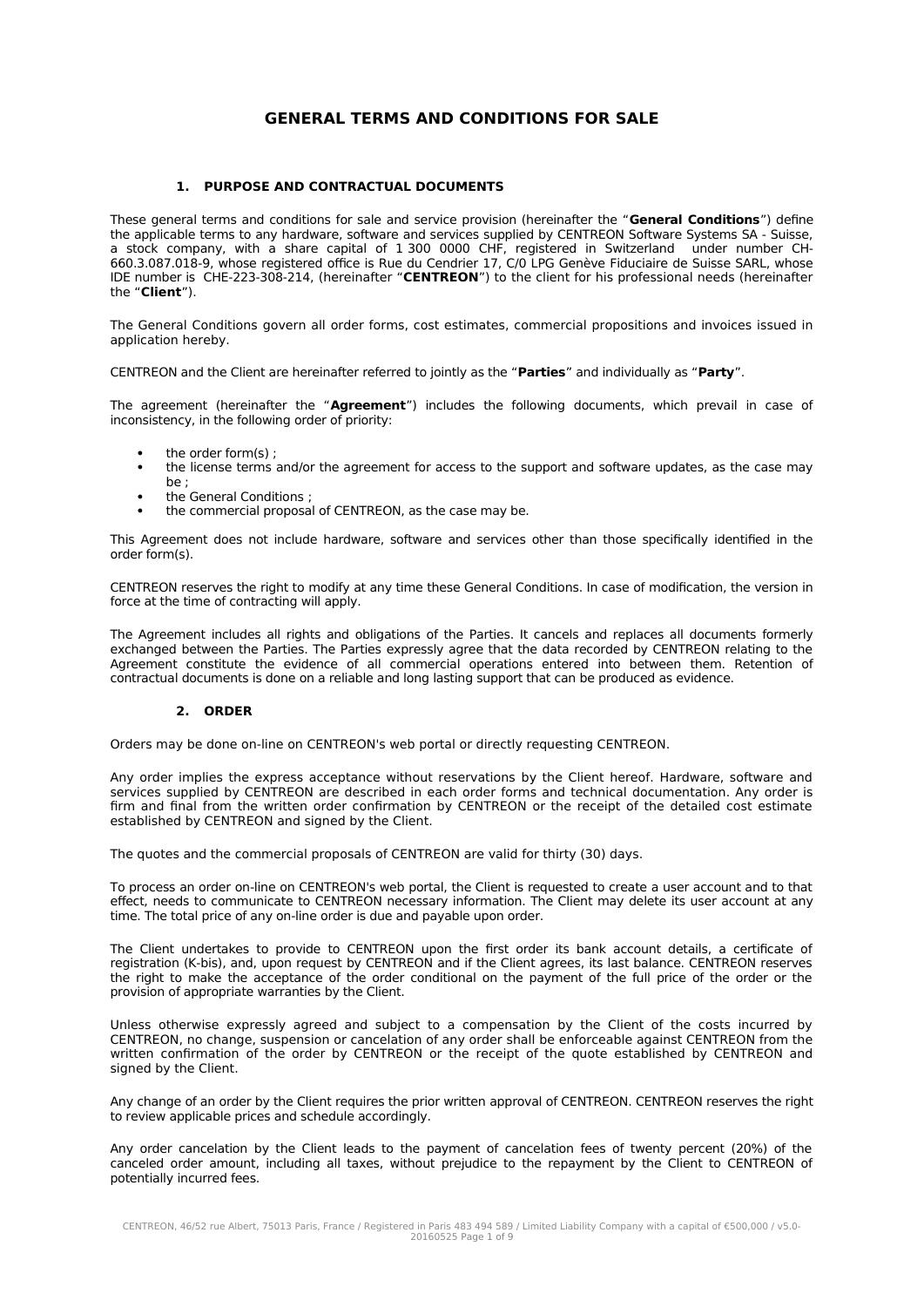### **3. DELIVERY**

CENTREON can modify, at any time and without prior notice, hardware and software ordered to add any new technical development, which does not affect the quality of hardware and software and without price change.

The Client undertakes to accept delivery of hardware and software ordered upon first delivery as long as they comply to the order and technical documentation.

#### **3.1 Hardware**

At the request of the Client and subject to availabilities, hardware is delivered, on the choice of CENTREON, by post or by a third-party carrier or directly to the Client by CENTREON. Hardware is delivered to the address indicated on the order form or any other address agreed between the Parties.

The conditions and charges of carriage, delivery and insurance are set out on the order form.

Delivery is subject to availability. CENTREON reserves the right to proceed to partial delivery without any damages to the Client.

Hardware is delivered with the documentation of the manufacturer or the distributor, as the case may be. Such documentation may also be accessible from the manufacturer or the distributor's website.

## **3.2 Software**

Software proposed by CENTREON are standard solutions developed to address the needs of a large number of users.

Software is provided to the Client in digital form by the Internet. Delivery is considered effective when CENTREON provides to the Client the activation key (token) corresponding to the order. At the explicit request of the Client and with additional charge, software can be provided on CD-ROMs.

#### **4. TIMEFRAME**

CENTREON makes its best effort to comply with delivery dates indicated on the order form or agreed with the Client. However, delivery dates are indicative and no delay can excuse the cancelation of the order or lead to any damages.

## **5. RETENTION OF TITLE / TRANSFER OF RISK**

CENTREON retains the property of purchased hardware and software (including documentation) until full payment of the price which is the effective receipt by CENTREON of the payment made by the Client.

The Client shall not agree any deposit on purchased hardware under the retention of property, or use or resale them until full payment of their price to CENTREON.

In case of transformation or incorporation of hardware, the transformation or incorporated hardware becomes the property of CENTREON in proportion of the outstanding amount of the price due by the Client.

In case of receivership or compulsory liquidation of the Client, CENTREON can claim the property of hardware, in accordance with applicable law.

Unless otherwise agreed, the risk of loss or deterioration of hardware or software, as well as all damages caused, are transferred to the Client from their delivery to the sender, to the carrier or to the Client, as the case may be.

## **6. INSTALLATION**

If expressly included in the order form, CENTREON proceeds to the installation of hardware and software specifically identified at the address appearing on the order form or any other address agreed between the Parties. The installation assistance is limited to the connection of hardware with the Client's computer system and installation of Software, to the exclusion of any other service.

## **7. ACCEPTANCE**

The Client has the obligation to check the conformity of hardware and software to the order upon receipt and to notify any apparent defect to be considered. Except the case where CENTREON delivers hardware and software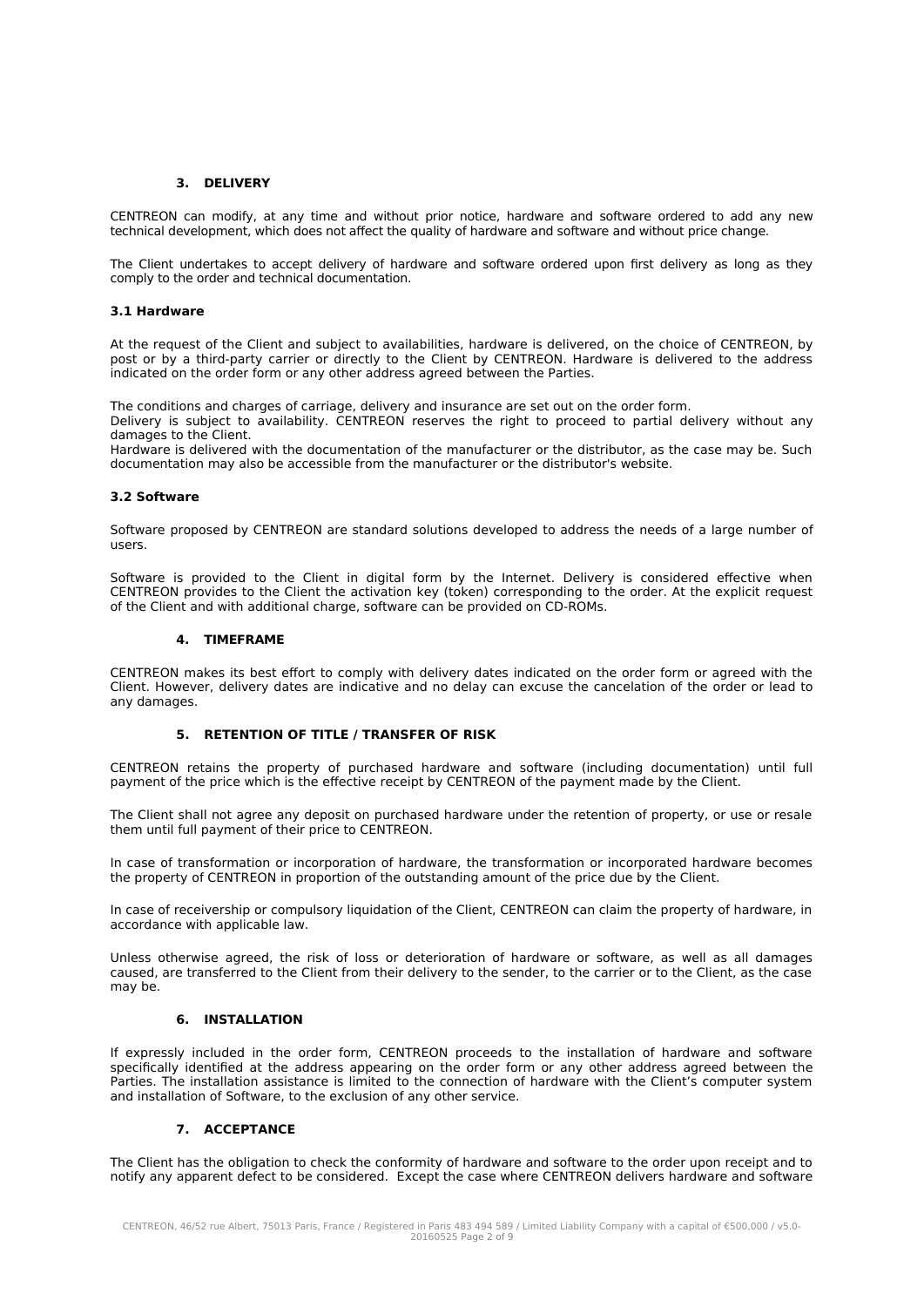to the Client, any loss, missing or deterioration must be notified directly to the carrier on the order form. The Client undertakes to make any reservation to the carrier or to take appropriate action for preserving its rights. A copy of the order form is sent to CENTREON within three (3) days to justify such reservation.

In the absence of reservation, delivered hardware and software are deemed in conformity with the order.

No return can be effected without the prior approval of CENTREON. If the return is authorized, hardware and software are sent back to CENTREON at the costs and risks of the Client. The return of hardware and software does not excuse the Client of his duty to pay invoices in accordance with the contractual payment terms.

Returned hardware and software are, on the choice of CENTREON, replaced, returned in state or reimbursed within a reasonable period.

#### **8. WARRANTY**

CENTREON warrants hardware under the conditions set out in the warranty terms granted by the manufacturer or the distributor, as the case may be. The Client reads and acknowledges the warranty terms prior to any order.

Unless otherwise agreed in the order form, the starting point of the warranty period is the one provided by the manufacturer or the distributor. This warranty is transferred to the Client who contacts directly the manufacturer or the distributor, as the case may be, excluding any claim against CENTREON.

Any intervention on hardware by the Client or a third-party, who is not authorized by CENTREON, leads to the cancellation of the warranty.

CENTREON warrants the conformity of proprietary software to its documentation. If software is delivered on CD-ROMs, CENTREON will replace the defective medium by a non-defective medium. CENTREON undertakes to correct reproducible defects of software within three (3) months of the date of delivery. The application of the provisions of article 1641 and subsequent articles of the French civil code are expressly excluded for software.

Any commercial warranty of CENTREON is stipulated on the order form. Any claim must be addressed to CENTREON by registered letter with an acknowledgement of receipt within three (3) days of the delivery, from the discovery of hidden defect or from the day where it should have normally been discovered, as the case may be. Any legal action taken against CENTREON, should, to be considered, be previously the object of an amicable claim and be initiated within six (6) months of such claim.

In any case, the Client can invoke the warranty only if hardware and software, which are used in compliance with the technical specifications and the usage regulations, are not modified and/or are not used with a hardware, a computer system or a program provided by a third-party, without prior approval from CENTREON.

## **9. FEES AND PAYMENT TERMS**

Hardware, software and services are invoiced at the price set out on the order form. Prices are set in accordance with the public tariff in force on the date of the order. The conditions to get a discount are defined in the public tariff of CENTREON.

Technical support days, pre-ordered as part of a support days global package and to be used at the request of the customer, must be performed within 18 months of the order date. At the end of this period, the remaining support days ordered but not performed will be invoiced in full.

The license-fees are invoiced in Euros, the risk of a change rate is supported by the User. All license-fees are exclusive of taxes (including in the case of source withhold), taxes being payable by the User at the rate and in the manner prescribed by applicable law. The price including all taxes is indicated on the order form and on the corresponding invoice.

The transportation, delivery, packaging (except standard packing) and insurance fees are supported by the Client and are also indicated on the order form.

The license fees are annually and automatically revised, on 1st January of each year, in proportion with the SYNTEC index on the basis of the application of the formula P= P0 \* S1/S0, in which P is the revised amount, Po the initial amount or from the last reviewing, So the index value in force from the date of entry into force of the Agreement or at the last reviewing, S1 the index value for the considering year. If this index disappears, the Parties will substitute it with a replacement index. In case of dispute, a new index will be chosen by the Paris commercial court.

Any on-line order is fully payable upon processing of the order. In such case, the invoice can be accessed and downloaded on-line from the user account. The price of software depends on the duration of the subscription.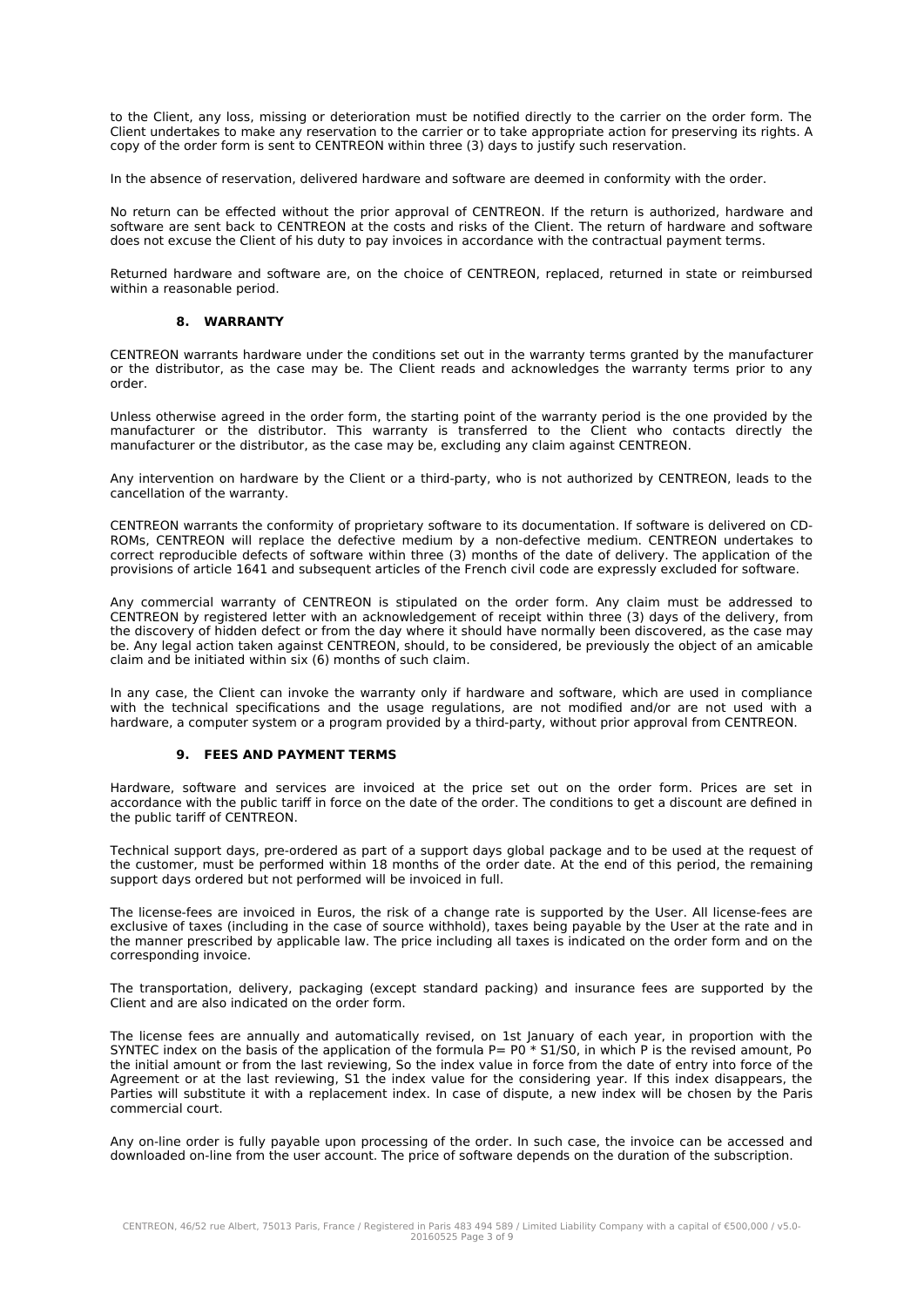Alternatively, invoices are due and payable within thirty (30) days of the date of the invoice issue, net without any discount.

The payment of the service price is made in accordance with the schedule agreed between the Parties or yearly in advance for recurrent services.

Any payment by compensation is excluded. In the event the User fails to pay any undisputed invoice within thirty (30) days, the Client shall pay to CENTREON late payment interests, at the rate applied by the European Central Bank increased by ten (10) points, notwithstanding the payment of a fixed late payment indemnity of forty (40) EUR per unpaid invoice and the reimbursement to CENTREON of any collection expenses and any damages, which CENTREON could claim.

For public procurement contracts, in the event the Customer fails to pay any undisputed invoice within thirty (30) days, the Customer shall pay to CENTREON late payment interests, at the rate applied by BCE increased by eight (8) points, notwithstanding the payment of a fixed late payment indemnity of forty (40) Euros per unpaid invoice and the reimbursement of any collection expenses and without prejudice to any remedy available to CENTREON.

In addition, CENTREON reserves the right to suspend any pending order, and to terminate immediately without having to file any claim before the competent court to this effect ("de plein droit") and without prejudice to other remedies available for any damages suffered, the Agreement and/or part or all of the order and to request the restitution of the delivered hardware and software.

## **10. CONFIDENTIALITY**

Any information provided by one Party to the other Party or to whom a Party has access during the negotiation and/or execution of the Agreement of any nature whatsoever (technical, financial, legal, commercial, strategic, computer-based) transferred either in material form (containing inside a physical medium of any form or nature whatsoever) or in immaterial form (verbally, digital or audiovisual media, etc.) is confidential.

Any information relating to hardware or software, the documentation, the commercial proposals of CENTREON, also to the commercial strategies and business processes of one or other of the Parties are notably considered as confidential.

The Parties undertake to keep confidential the aforesaid information and to apply at least the same provisions than those usually applied to protect their own confidential information, and must uphold the same obligation of confidentiality to all their employees of any position whatsoever for any confidential information as defined hereinabove.

The Parties acknowledge that the following information should not be considered as confidential:

- information that is in the public domain ;
- information previously known by the receiving Party, which is not subject to an obligation of confidentiality ;
- information lawfully obtained from a third-party or independently of the execution of the Agreement.

The provisions of this article remain in force during the term of the Agreement and for five (5) years from the expiration or the termination for any reason whatsoever.

## **11. INTELLECTUAL PROPERTY**

The Agreement does not confer any right to the Client to use the commercial name and/or the trademark and/or the distinctive signs of CENTREON, even for commercial reference.

The Client acknowledges and admits that CENTREON and/or the third-manufacturers or third-publishers own and retain all intellectual property rights relating to hardware, software and services, considering that only a nonexclusive license on software could be granted to him.

## **12. PROTECTION OF DATA AND SYSTEMS SECURITY**

The Client is solely liable of the back-up of any data that it processes or retains and acknowledges that it needs to perform regular back-up of data, to check the content of back-up and to use appropriate back-up media.

The Client is solely liable of the security of its IT systems and acknowledges that it is responsible for implementing a security policy specifically tailored to its operations.

In the event where CENTREON would act as data processor regarding to the Client personal data (the "Personal Data" as defined hereinafter), CENTREON undertakes to preserve security and confidentiality to these Personal Data according to clause 13 hereinafter.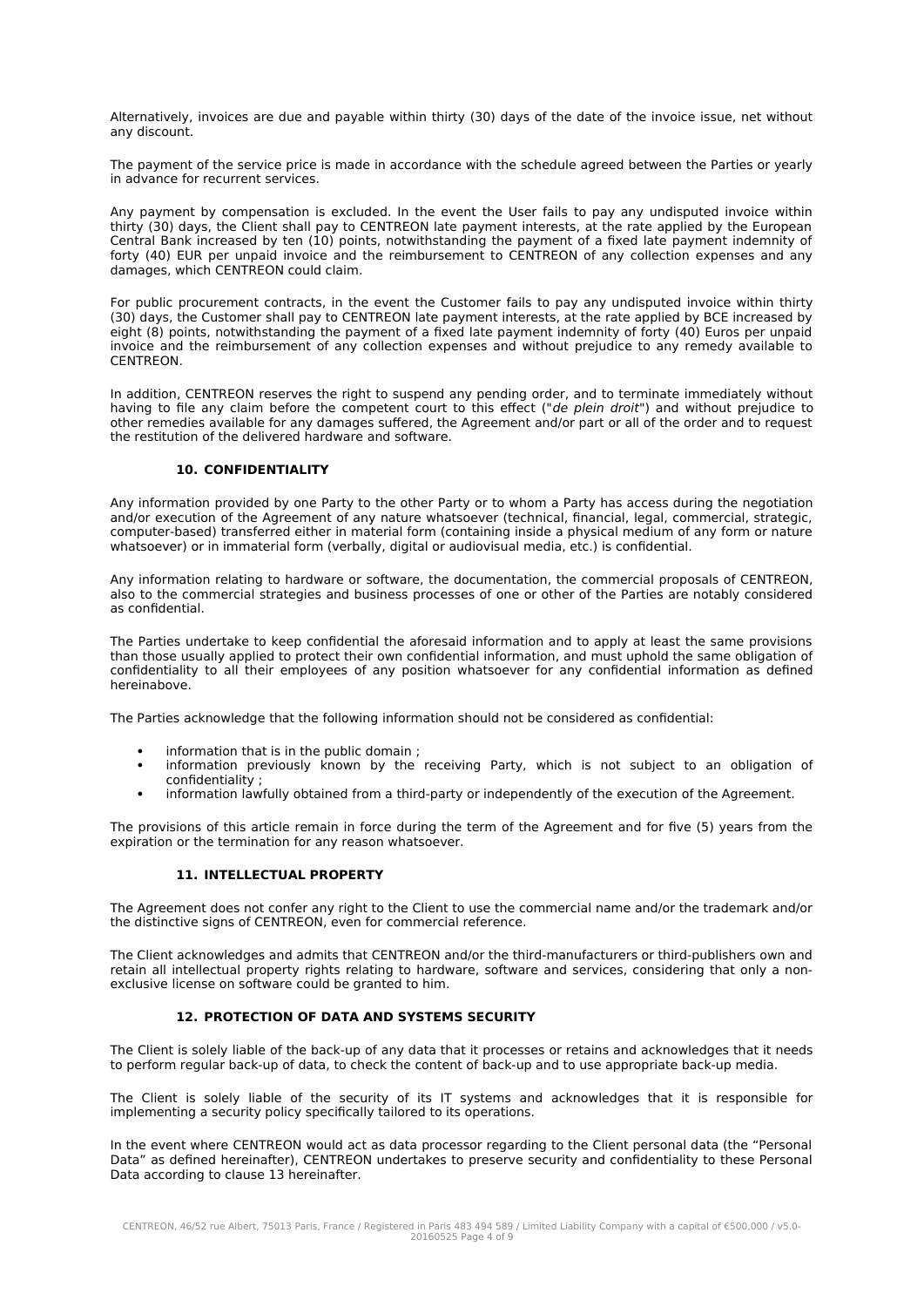#### **13. PERSONAL DATA**

For the purposes of this Agreement, "**Personal Data Regulations**" means the applicable French and European regulations on the protection of personal data, including: EU Regulation 2016/679 of April 27, 2016 published in the Official Journal of the European Union on May 4, 2016 on the protection of individuals with regard to the processing of personal data and on the free movement of such data applicable since May 25, 2018, Directive 2002/58/EC of July 12, 2002, known as "Privacy and Electronic Communications", as amended, as well as any other European statute that may amend or supplement the provisions in force at the date of this Agreement and that may apply to any of the Parties.

The Client retains the full control over personal data its processes as part of its activity and is liable, as data controller, in compliance with the provisions of the Personal Data Regulations.

In principle, CENTREON does not have access to personal data processed by the Client as part of its activity (hereinafter referred to as "**the Personal Data**").

However, as the case may be, for the performance of this Agreement, CENTREON may have access to these Personal Data (for example, in the event where CENTREON is configuring software on the instructions from the Client). In this case, CENTREON will act exclusively as data processor in the meaning of the Personal Data Regulations.

According to this, CENTREON will process Personal Data on behalf of the Client and on its instructions, for the sole purposes of allowing the Client to benefit fully from the hardware, software and services supplied by CENTREON, during the term of this Agreement.

The Personal Data processed by CENTREON on behalf of the Client shall be: first and last names, job, phone number, e-mail addresses and postal addresses of the persons concerned by the processing operations carried out by CENTREON on behalf of the Client.

The Client, in its capacity as data controller, hereby guarantees that the Personal Data it provides to CENTREON in this context is processed by it in accordance with the Personal Data Regulations.

It undertakes to document in writing its instructions concerning the processing of the Personal Data that it entrusts to CENTREON.

Generally, the Client undertakes to:

- Answer as quickly as possible to CENTREON's questions on the methods of processing of Personal Data, and in particular on the selection of any processors;
- Take into account CENTREON's advice on compliance with the Personal Data Regulations, and to consult CENTREON in the event of any difficulties;
- Promptly inform CENTREON of any claim or difficulty that may arise from a security breach in order to coordinate the response, and collaborate with CENTREON in this respect;
- Supervise the processing carried out on his behalf by CENTREON.

CENTREON, in its capacity as processor, undertakes to comply with its obligations under the Personal Data Regulations, and in particular to:

- Process Personal Data solely for the aforementioned purpose (to allow the Client to benefit fully from the hardware, software and services supplied by CENTREON);
- Process Personal Data in accordance with the instructions of the Client. If CENTREON considers that an instruction from the Client is in breach of the Personal Data Regulations, it undertakes to immediately inform the latter;
- If CENTREON is required, under Union law or French law by which it is governed, to transfer Personal Data outside the European Union, it undertakes to inform the Client of such legal obligation before the processing, unless the relevant law prohibits such information for substantial grounds of public interest;
- Guarantee the safety and confidentiality of the Personal Data processed, in accordance with the provisions of this Agreement and the Personal Data Regulations;
- Ensure that persons authorized to process the Personal Data are contractually bound to maintain confidentiality or are subject to a suitable legal obligation of confidentiality and receive the necessary training on the protection of Personal Data.

CENTREON shall be authorized to use subcontractor to carry out the following processing activities: consulting services.

The subcontractor(s) shall be subject to the same obligations as CENTREON.

CENTREON shall be responsible for ensuring that the subcontractor(s) provide sufficient guarantees as to the safety and confidentiality of the Personal Data, so that the processing meets the requirements of the Personal Data Regulations.

Should subcontractor(s) not fulfil its (their) data protection obligations, CENTREON shall remain fully liable to the Client for the performance by the other processor(s) of its (their) obligations.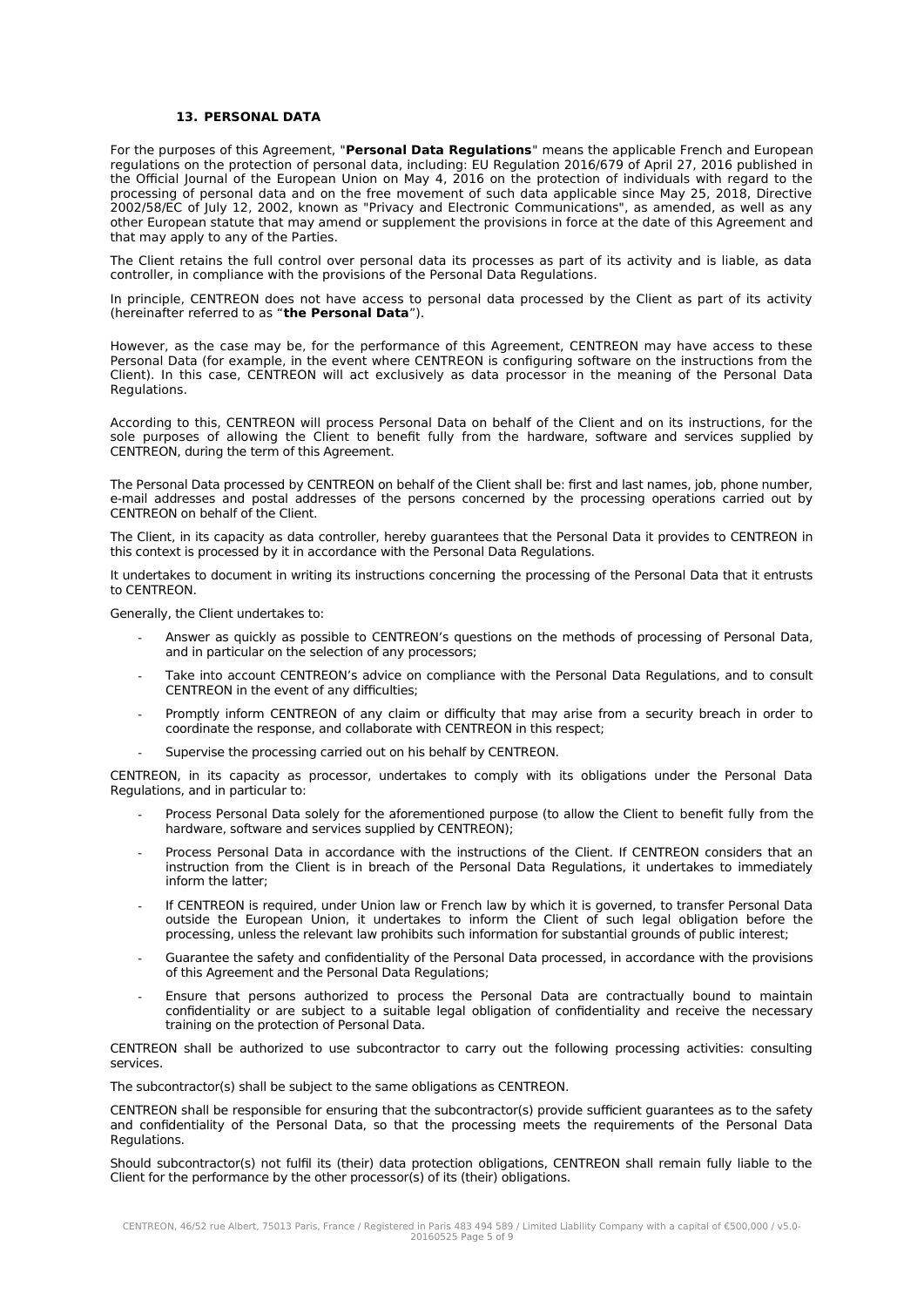Insofar as the Personal Data is initially collected by the Client, it is the Client's responsibility to provide information to the persons concerned by the processing operations carried out by CENTREON on its behalf at the time of data collection.

CENTREON shall assist the Client in answering requests regarding the exercise of the rights of access, rectification, deletion and opposition, the right to limit processing, the right to data portability, the right not to be the subject of an automated individual decision (including profiling).

When the relevant persons make a request to CENTREON to exercise their rights, CENTREON shall forward these requests as soon as it receives them by e-mail to the Client at the e-mail address provided by the Client to CENTREON.

CENTREON shall notify the Client in writing of any Personal Data breach within a maximum period of forty-eight (48) hours of becoming aware of it.

This notice shall be accompanied by all relevant documentation to enable the Client to (i) take all appropriate measures or instruct CENTREON to that effect, (ii) if necessary, to notify such violation to the competent supervisory authority.

The Client shall be responsible for informing the relevant persons, if required by the Personal Data Regulations.

CENTREON undertakes, as necessary, to assist the Client in carrying out a Data protection impact assessment.

CENTREON undertakes, as necessary, to assist the Client in carrying out the prior consultation of the supervisory authority.

CENTREON undertakes to implement the technical and organizational security measures necessary for the safety and integrity of the Personal Data it processes in such a way that the processing carried out on behalf of the Client meets the requirements of the Personal Data Regulations and guarantees the safeguarding of the rights of the relevant persons.

Specifically, CENTREON undertakes to implement the following security measures, as a minimum:

- User authentication (individual password, certificate, signature, etc.);
- Data backup;
- Business continuity measures (smoke detectors, fire extinguishers, etc.);
- Security of the premises (door locking, badges, etc.);
- Server security (administrator password, updates, etc.);
- Archiving;
- Protective measures in the event of data exchange (e.g. "https" protocol);
- Data encryption (enciphering);

Upon expiry of the Agreement, CENTREON undertakes, in accordance with the instructions of the Client, to:

- Delete all of the Personal Data that it has been required to process on the Client's behalf, subject to any applicable legal obligations; and/or
- Return all Personal Data to the Client, it being specified that the return must be combined with the deletion of all existing copies in CENTREON's information systems, unless applicable law requires the retention of the Personal Data. Once the copies have been deleted, CENTREON shall provide written evidence of the deletion.

The Parties undertake to provide each other with the name and contact details of their Data Protection Officer, if they have appointed one in accordance with the Personal Data Regulations.

CENTREON undertakes to provide the Client with the necessary documentation to demonstrate compliance with all its obligations and to enable audits, including inspections, to be carried out by the Client or any other auditor it may have appointed, and to assist in such audits.

In addition, insofar as CENTREON is required, within the context of the performance of this Agreement, to process the Personal Data of the Client (and/or of the Client's employees), it undertakes to do so in accordance with the Personal Data Regulations and to CENTREON's privacy policy.

#### **14. LIABILITY / INSURANCE**

The Parties expressly agree in case of any problem occurring in the provision of the Services to adopt a constructive attitude in order to solve the problem rather to attempt to identify their respective liabilities.

CENTREON shall only be liable in case of proven breach and for damages that are directly resulting from such breach which are not covered by the infringement indemnity or a service credit. CENTREON is bound by an obligation of means.

In any case, CENTREON shall not be liable for any direct or indirect and/or immaterial damages suffered by the Client as a result of losses of profit, losses of customers, operating losses, disruption or cost increase of the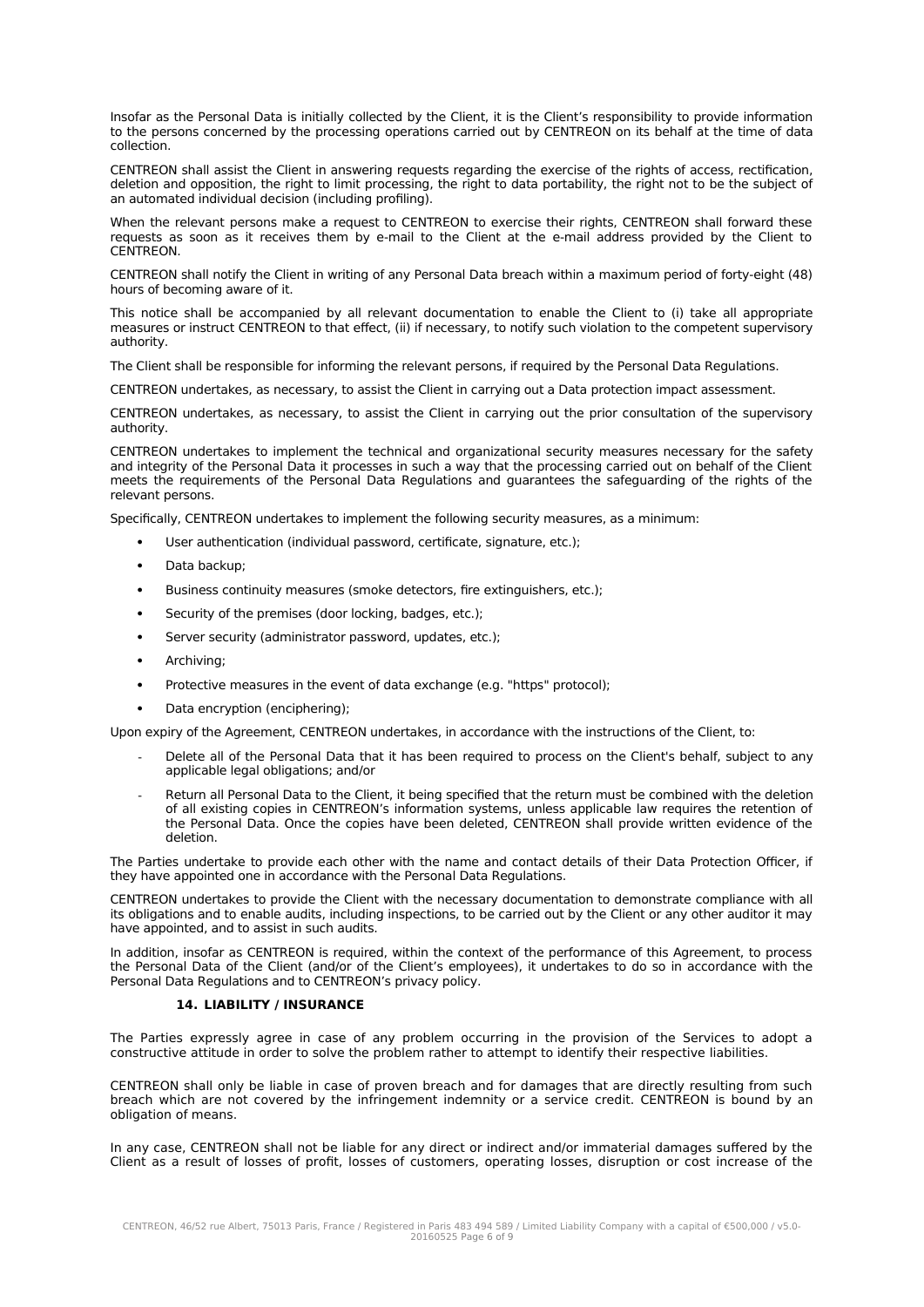Client's activities, losses of data, damage to reputation or other moral damages, even if CENTREON was aware of the possibility of such damages. CENTREON shall not be liable for non-consecutive immaterial damages.

As a decisive and essential term of the Agreement, CENTREON's aggregate liability to the Client for all damages and all other losses for any cause arising under this Agreement is limited to and will not exceed fifty percent (50%) of the order amount excluding taxes, when the liability is engaged, or the amount excluding taxes paid by the Client within the twelve (12) months prior of the event giving rise to the damage.

If the Agreement provides for the application of penalties, these are, unless otherwise explicitly agreed, exclusive from any other compensation that the Client could claim.

The aforementioned provisions do not apply to damages resulting from death or personal injury, caused by fraud, gross negligence or willful misconduct any other type of liability that cannot be limited or excluded as a matter of law.

The Parties acknowledge that the price of the Agreement reflects the allocation of risks between them and the global economy of the Agreement and that limitation of liability is a decisive factor of their consent.

Each Party shall be insured by an insurance company that is known to be solvent for any damaging consequences of acts for which it could be held liable under this Agreement.

#### **15. TERM AND TERMINATION**

The Agreement enters in force on the date specified in the order form for the period agreed between the Parties.

The Contract is tacitly renewed for successive periods of a duration identical to that of the initial contract for recurring services (support, subscriptions, etc.) provided by CENTREON to the Client unless it is terminated by email and/or mail at least 3 months prior to its renewal date.

In the case of any breach by either Party of its obligations hereunder, this Agreement may be terminated by the non-breaching Party, without having to file any claim before the competent court to this effect ("de plein droit") and without prejudice to other remedies available for any damages suffered, subject to a thirty (30) day prior notice from the receipt of the acknowledgement of the registered letter, if the breaching Party does not cure its breach within thirty (30) days of the date of receipt of the failure notification.

The Agreement may also be terminated at each anniversary date by the Customer for convenience by giving 3 months notice.

In case of termination of the Agreement, the Client remains liable for the payment of all outstanding amounts until the effective date of termination, and more generally, for the payment of all invoices unpaid despite the effective termination.

## **16. COMMERCIAL REFERENCE**

Unless otherwise expressly agreed in the order form(s), the Client authorizes CENTREON to disclose its name as a commercial reference in its presentations, its commercial propositions, its commercial documentation, its website and to make reference to this Agreement. Any other type of communication shall be specifically subject of prior written approval of the User.

### **17. DEFAULT AND ACCESS TO THE SOURCE PROGRAMMES**

The Client may access to the work "Centreon – Complete Solution" whose IDDN number is

FR.001.510037.000.S.C.2020.000. 10200, which has been deposited with the French organization Agence pour la Protection des Programmes, only in case of a judicial winding-up of Centreon SAS (RCS Paris 483 494 589), the Centreon parent company, without assumption of Centreon's commitments in respect of the Client in the judgement pronouncing the termination of said winding-up;

Access to the deposited elements shall take place in the cases provided hereinabove in accordance with the procedure for accessing the deposited elements of the APP.

Access to the deposited elements shall be authorized by the APP' Access Commission on presentation of the elements indisputably proving the judicial winding-up.

No access to the deposited elements shall be authorized in case of payment default by Centreon of any potential costs or fees it owes to the APP.

In case of access to the deposited elements, an identical duplication shall be made from the last update of the deposit, save express request made by the Client to access a prior deposit, by an officer of the APP. The costs related to the access procedure and to the duplication of the deposited elements shall be borne by the Client. The Client may only use the deposited elements within the limit of the rights which have been assigned to it by Centreon, the access to the deposited elements shall not transfer any other right to the Client.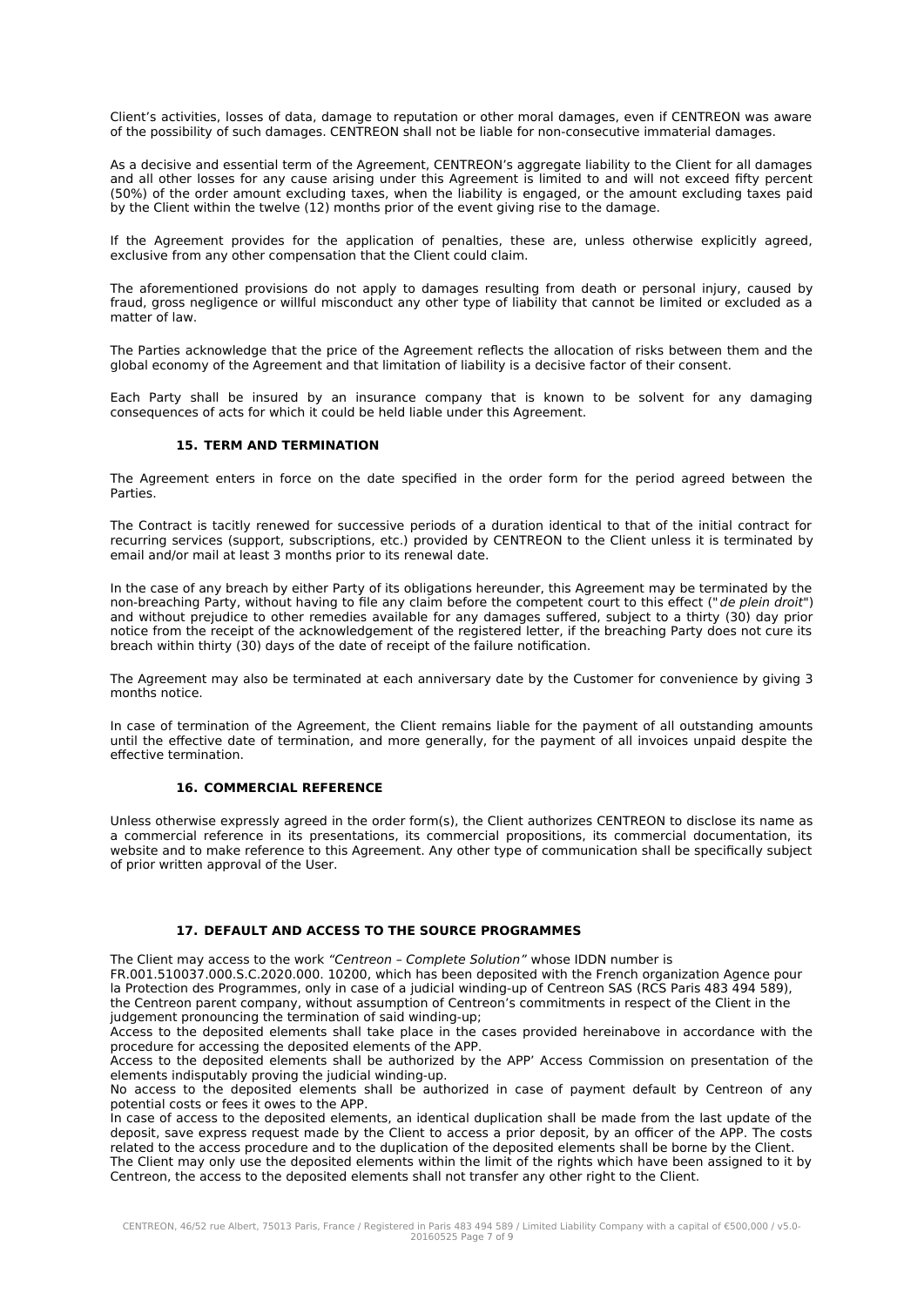### **18. EXPORT CONTROL**

The Client may not use or otherwise export or re-export the Licensed Application except as authorized by French law and the laws of the jurisdiction in which the Licensed Application was obtained. In particular, but without limitation, the Licensed Application may not be exported or re-exported (a) into any French, European or U.S.-embargoed countries or (b) to anyone on the UE Consolidated List of persons, groups and entities subject to EU Financial Sanctions or to anyone on the U.S. Treasury Department's Specially Designated Nationals List or the U.S. Department of Commerce Denied Persons List or Entity List. By using the Licensed Application, you represent and warrant that you are not located in any such country or on any such list. You also agree that you will not use these products for any purposes prohibited by French, European or United States law, including, without limitation, the development, design, manufacture, or production of nuclear, missile, or chemical or biological weapons.

The Client furthermore acknowledges that in all cases it is prohibited from exporting, re-exporting, selling/or passing on or disclosing the software in all of the countries listed under the internet address given below, and that even activation of the software is, in all cases, prohibited in such countries: https:/www.centreon.com/en/Centreon-embargoed-and-Sanctioned-Countries/

## **19. FORCE MAJEURE**

CENTREON shall not, in any case, be liable and no indemnity can be requested for delay or in consequence of damages in the event of force majeure.

Internal or external strike, any destruction for any reason whatsoever of all or part of the CENTREON' premises or installations, any government decisions, any difficulties in oil and energy supply or traffic and communication networks disturbances, on which depend CENTREON, and more generally any unforeseeable event of human or natural origin that prevents or reduces the possibility of execution by CENTREON of its contractual obligations are expressly considered as constituting force majeure or unforeseeable circumstances, except those considered as such by the court which depend CENTREON.

The event of force majeure suspends the execution of the Agreement and the current orders, except the obligation for the Client to pay the due sums until the date of force majeure.

If such force majeure event lasts for more than one (1) month, the Agreement could immediately be terminated at no cost immediately upon a registered letter with an acknowledgement of receipt, without having to file any claim before the competent court to this effect ("de plein droit").

#### **20. MISCELLANEOUS PROVISIONS**

If any provision of this Agreement is held to be invalid or unenforceable for any reason, it will be deemed to be severed from this Agreement and the remaining provisions will continue in full force and effect.

The fact that one or other Party does not require, temporally or definitely, the application of a provision of this Agreement shall not be considered as a waiver of the rights, which are held by this Party.

Any exchange of postal or electronic mail between the Parties cannot modify this Agreement. Any change of this Agreement require an amendment signed by the Parties.

The Client may not sell, assign or transfer its rights or delegate its duties under this Agreement in whole or in part without prior written approval of CENTREON. CENTREON reserves the right to transfer this Agreement or all or part of its rights or duties under the Agreement to any transferee of its choice.

The Parties are independent contractor and shall not be considered agent of each other.

None of the Parties has the power to bind or commit the other Party.

#### **21. GOVERNING LAW AND JURISDICTION**

The Agreement is governed by the Swiss Law.

ANY DISPUTE ARISING OUT OF OR IN CONNECTION WITH THIS LICENSE WHICH CANNOT BE SETTLED AMICABLY SHALL BE BROUGHT EXCLUSIVELY BEFORE THE DISTRICT COURT OF GENEVA , EVEN IN THE CASE OF A THIRD-PARTY PROCEEDING, A PLURALITY OF DEFENDANT OR A PROCEDURE FOR INTERIM MEASURES.